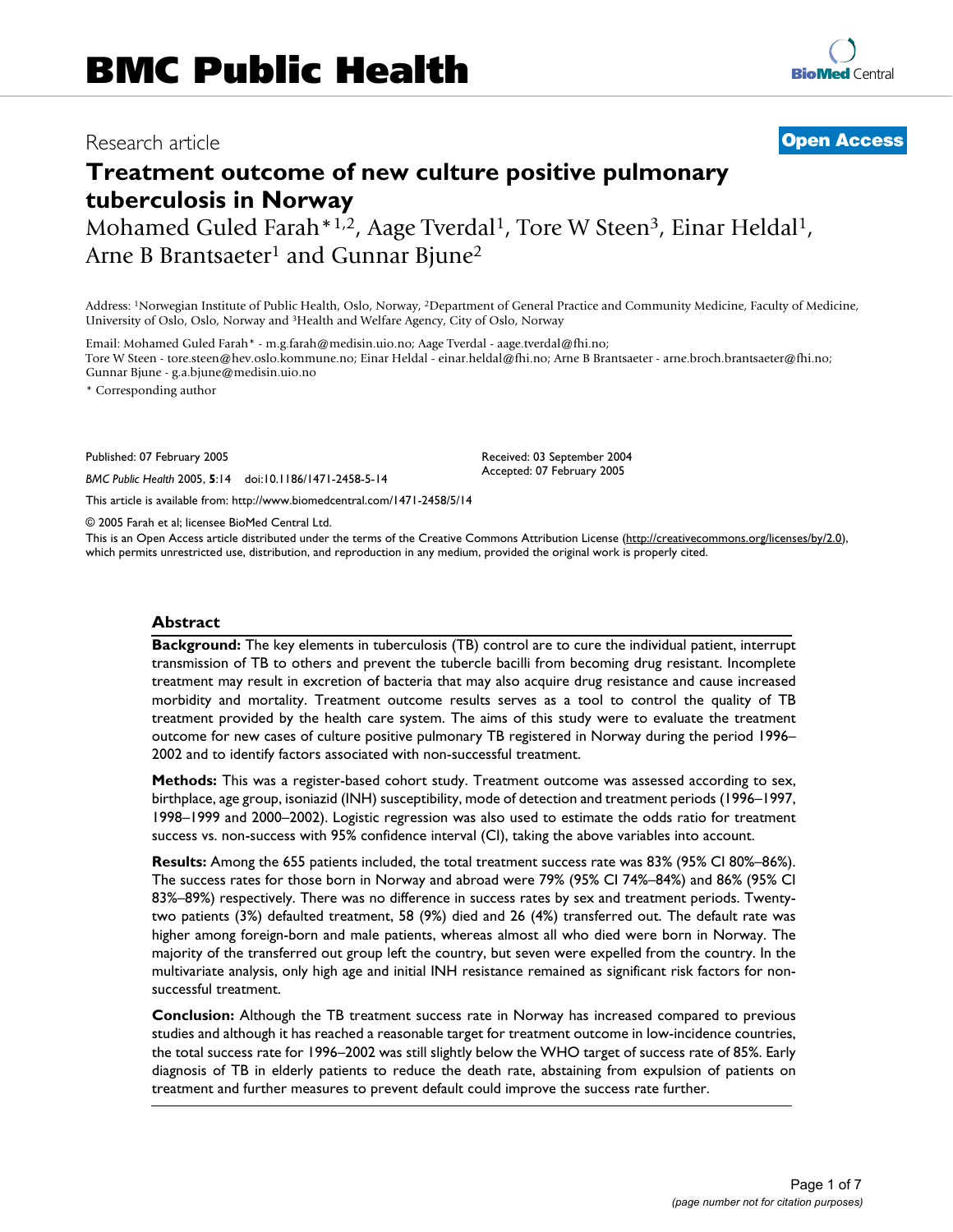# **Background**

The key elements in tuberculosis (TB) control are to detect the disease as early as possible and to ensure that those diagnosed complete their treatment and get cured. The World Health Organization (WHO) target for treatment success is 85 percent of all detected smear-positive cases [1]. Even where free medication is available, many patients are not successfully treated [2,3]. Main reasons for non-success are death (while on treatment or before start of treatment) and loss to follow-up. Incomplete treatment may result in prolonged excretion of bacteria that may also acquire drug resistance, cause transmission of disease and lead to increased morbidity and mortality [4].

Norway has about 4.5 million inhabitants, with foreignborn residents comprising 6.9% of the total population in 2002. The proportion of TB cases from foreign-born residents has increased from 19 % in 1986 to 76 % in 2002 [5]. However, the total number of cases has remained relatively stable. The reporting of treatment outcome for all TB cases has been obligatory since 1996. A study on treatment outcome for culture positive pulmonary TB in Norway in 1995 showed a high death rate and a high rate of loss to follow-up. Only 76% of patients who were included in that study completed treatment [6]. While the incidence rate of TB is low in Norway compared to most countries in the world, challenges still remain in achieving the WHO target for treatment success. However, there are some problems with the WHO definition of success rate and other measures have been proposed. A working group from the WHO, the International Union Against Tuberculosis and Lung Disease (IUATLD) and the Royal Netherlands Tuberculosis Association (KNCV) have defined a reasonable target for treatment outcome in low-incidence countries as to reduce the proportion of patients with a potentially bacteriologically unsuccessful outcome (failure, default, transfer) to less than 10% [7].

The aims of this study were to evaluate the treatment outcome for new culture positive pulmonary TB cases registered in Norway during the period 1996–2002, and to identify factors associated with non-successful treatment.

# **Methods**

## *Setting and study population*

This was a register-based cohort study. In Norway, there is compulsory nominative notification of all TB cases directly to the National TB Registry. Both suspected and confirmed cases have to be reported by clinicians. Laboratories of clinical microbiology are also required to report all isolates of *Mycobacteria*. A total of 25 microbiological laboratories isolate *M. tuberculosis* from patient samples. The laboratory at the Norwegian Institute of Public Health functions as a national reference laboratory for TB. The Pharmacy at the National Hospital is the only pharmacy distributing drugs for TB treatment, and TB prescriptions are compared with the National TB Registry in order to identify cases that may not have been notified. The notification is therefore considered to be quite complete [8]. There is also compulsory notification of all treatment outcomes to the Registry. Nine months after treatment start, the Register sends a special form to the clinician in charge to be filled out with details of the treatment outcome.

In this study, we included all new cases with culture positive pulmonary TB notified during 1996–2002. The sputum smear results were not recorded or reported for all cases, especially in the first years of the study period. We therefore based our analysis of treatment outcome on new cases with culture positive pulmonary TB.

The mode of detection was determined by information on the notification form. Data on susceptibility to TB drugs was obtained from the notification forms and laboratory reports. In addition to the information in the TB Registry, we used data from the Cause of Death Registry at Statistics Norway to determine the cause of death for those who died under treatment or before start of treatment.

Recommended regime for TB treatment in the study period consisted of isoniazid (INH), rifampicin and pyrazinamide in the intensive phase (two months). Ethambutol was added when resistance was suspected such as in foreign-born patients and in previously treated patients. The continuation phase consisted of four months with INH and rifampicin [9].

Directly Observed Therapy (DOT) was used before 2003 on an individual basis. However, we have no data to show how many patients in this study received DOT.

# *Definition*

The treatment outcome was divided into six categories according to WHO guidelines, with some modifications [10]. These categories were: *cured* (finished treatment with negative bacteriology result at the end of treatment), *completed treatment* (finished treatment, but without bacteriology result at the end of treatment), *failure* (remaining smear/ culture positive at five months despite correct intake of medication), *defaulted treatment* (patients who interrupted their treatment for two consecutive months or more after registration), *died* (patients who died due to TB or other cause before or during treatment), *transferred out* (patients whose treatment results are unknown due to emigration before or during treatment). Patients who changed treatment due to multi-drug resistant TB (MDR-TB), i.e. resistance to both INH and rifampicin, were also defined as failures [11].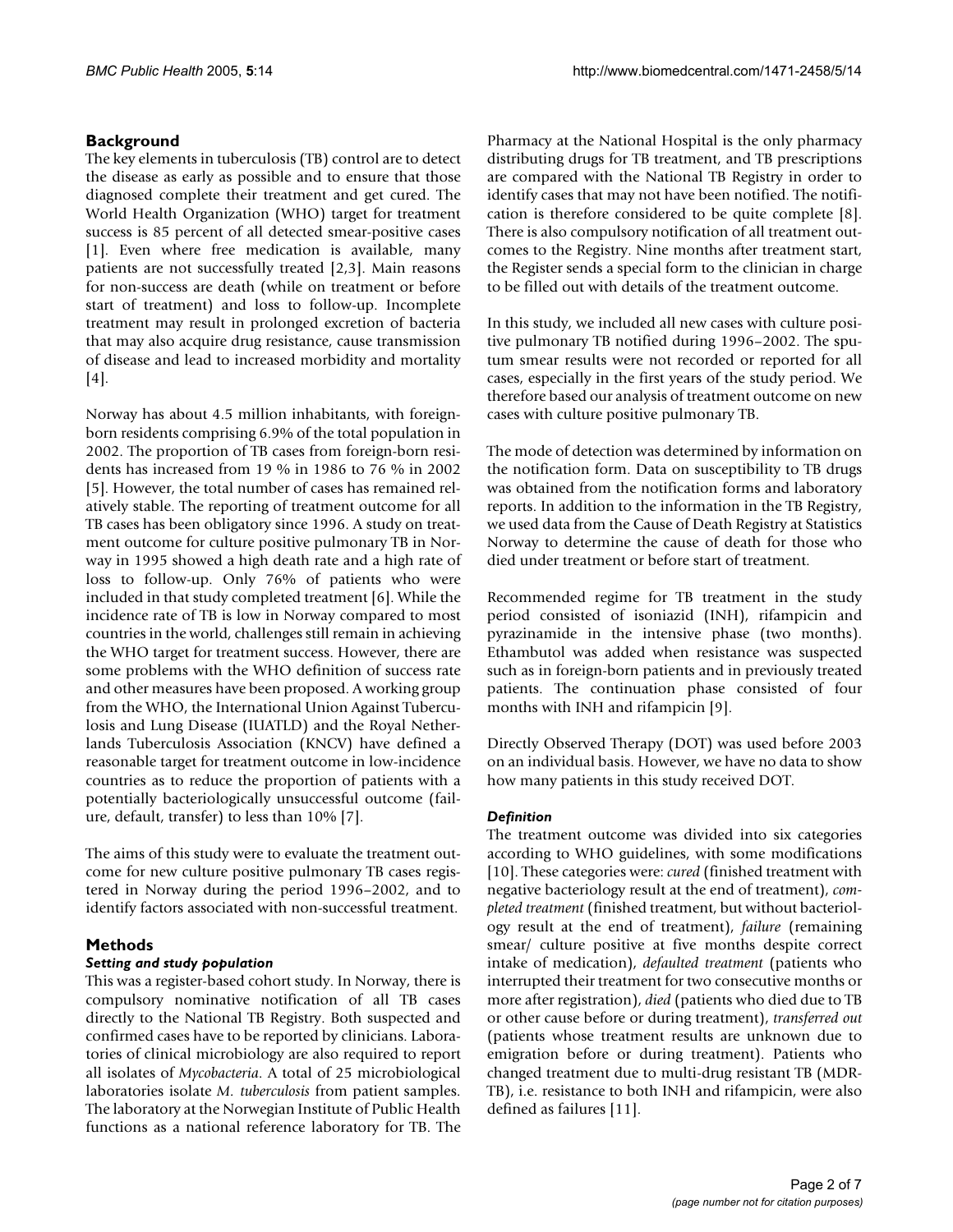|                                      | Cured | Completed<br>treatment | Failure*       | Defaulted<br>treatment | Died           | Transferred<br>Outt | Total |
|--------------------------------------|-------|------------------------|----------------|------------------------|----------------|---------------------|-------|
| Sex                                  |       |                        |                |                        |                |                     |       |
| Women                                | 44    | 90                     | 2              | 7                      | 17             | $\mathbf{H}$        | 271   |
| Men                                  | 179   | 131                    | 3              | 15                     | 41             | 15                  | 384   |
| Birthplace                           |       |                        |                |                        |                |                     |       |
| Norway                               | 119   | 84                     |                | 5                      | 49             | 0                   | 258   |
| Abroad                               | 204   | 137                    | 4              | 17                     | 9              | 26                  | 397   |
| Age group (yrs)                      |       |                        |                |                        |                |                     |       |
| $0 - 14$                             | 6     | 9                      | 0              | L                      | $\mathbf 0$    | 0                   | 26    |
| $15 - 39$                            | 170   | 105                    | 3              | $\overline{13}$        | 4              | 4                   | 309   |
| $40 - 64$                            | 59    | 45                     | 2              | 4                      | $\mathbf{H}$   | 10                  | 3     |
| $65+$                                | 88    | 52                     | 0              | 4                      | 43             | $\overline{2}$      | 189   |
| INH-resistance <sup>#</sup>          |       |                        |                |                        |                |                     |       |
| No                                   | 295   | 210                    | 0              | 15                     | 53             | 22                  | 595   |
| Yes                                  | 21    | 10                     | 5              | $\overline{7}$         | $\overline{2}$ | 4                   | 49    |
| Mode of detection# (due to symptoms) |       |                        |                |                        |                |                     |       |
| Yes                                  | 221   | 154                    | 3              | 16                     | 47             | 12                  | 453   |
| No                                   | 100   | 67                     | $\overline{2}$ | 6                      | $\mathbf{H}$   | 13                  | 199   |
| Treatment periods                    |       |                        |                |                        |                |                     |       |
| 1996-1997                            | 67    | 48                     | 0              | 3                      | 19             | 2                   | 139   |
| 1998-1999                            | 83    | 58                     |                | 7                      | 20             | 3                   | 172   |
| 2000-2002                            | 173   | 115                    | 4              | 12                     | 19             | 21                  | 344   |

**Table 1: Number of new culture positive pulmonary tuberculosis patients by patient characteristics and treatment outcome, Norway, 1996–2002**

\*All patients are MDR-TB patients

†All patients have left the country

‡Information for INH susceptibility was available for 98.3% of the patients

#Information for mode of detection was available for 99.5% of the patients

Treatment success was defined as the sum of the cases that were cured and that completed treatment.

The proportion of patients with a potentially bacteriologically unsuccessful outcome (failure, default, transfer) was also calculated [7].

#### *Statistical analysis*

We used the statistical package SPSS, version 11.0 for data analysis. To estimate the odds ratio for treatment outcome (success vs. non-success), logistic regression analysis was used. Confidence interval (CI) for the odds ratio has also been given. Variables such as sex, birthplace, age group, INH susceptibility, mode of detection and treatment periods (1996–1997, 1998–1999 and 2000–2002) were entered into both univariate and multivariate logistic regression model. P values of less than 0.05 were considered statistically significant.

#### **Results**

Six hundred and fifty-five new culture positive pulmonary TB patients were included in the study (table 1). Of these, 397 patients (61%) were foreign-born. Three hundred and twenty three patients (49%) were cured and 221 patients (34%) completed treatment. This gives a treatment success rate of 83% (95% CI 80%–86%). The treatment success rates for women and men were 86% (95% CI 82%–90%) and 81% (95% CI 77%–85%) respectively. For those born in Norway and abroad, the rates were 79% (95% CI 74%–84%) and 86% (95% CI 83%–89%) respectively. The rates for the treatment periods 1996– 1997, 1998–1999 and 2000–2002 were 83% (95% CI 77%–89%), 82% (95% CI 76%–88%) and 84% (95% CI 80%–88%) respectively.

In our study, the proportion of patients with a potentially bacteriologically unsuccessful outcome (failure, default, transfer) was 8%.

The average duration of residence in Norway for foreignborn patients at TB registration was 3.8 (range 1–31) years. There were no differences in the treatment success rates for those who had lived in Norway for less than three years and for those who had stayed longer than three years.

Among the 22 patients who defaulted treatment (3%) (table 1), four had MDR-TB and three additional patients had isolated INH resistant strains at the start of the treat-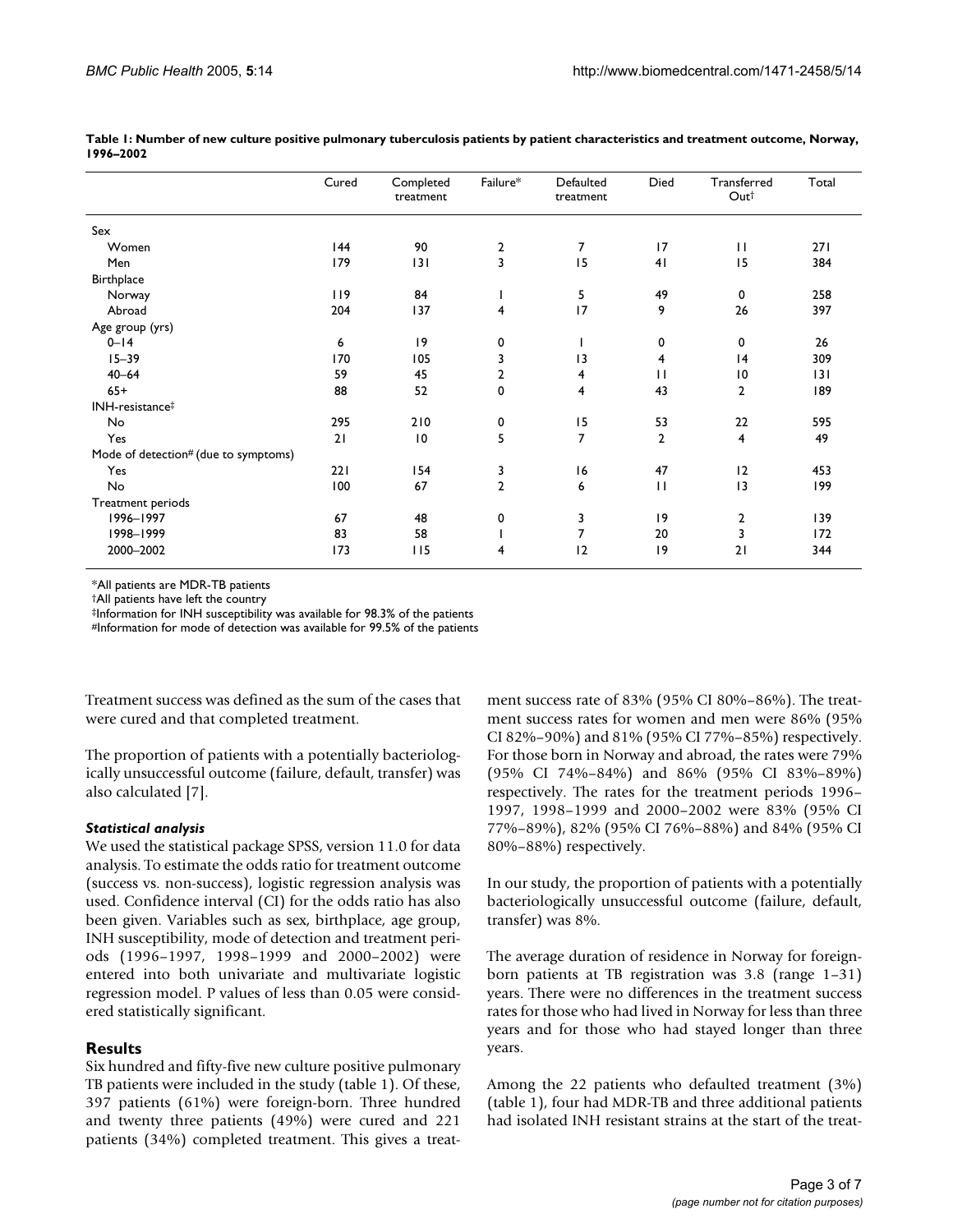| Tuberculosis mentioned on the death certificate              |                                                                                                                 |  |  |  |  |  |
|--------------------------------------------------------------|-----------------------------------------------------------------------------------------------------------------|--|--|--|--|--|
| Yes $(N = 43)$                                               | $No (N = 14)$                                                                                                   |  |  |  |  |  |
| Tuberculosis $(N = 23)$ <sup>†</sup>                         | Heart failure $(N = 1)$                                                                                         |  |  |  |  |  |
| Acute myocardial infarction $(N = 3)$                        | Unspecified HIV disease $(N = 1)$                                                                               |  |  |  |  |  |
| Heart failure $(N = 2)$                                      | Unspecified non-Hodgkin's lymphoma $(N = 1)$                                                                    |  |  |  |  |  |
| Unspecified cardiac arrest $(N = 1)$                         | Amyloidosis $(N = 1)$                                                                                           |  |  |  |  |  |
| Stroke, not specified as haemorrhage or infarction $(N = 2)$ | Multiple myeloma $(N = 1)$                                                                                      |  |  |  |  |  |
| Chronic ishaemic heart disease $(N = 2)$                     | Mental and behavioural disorders due to use of opoids $(N = 1)$                                                 |  |  |  |  |  |
| Paroxysmal tachycardia $(N = 1)$                             | Mental and behavioural disorders due to multiple drug use and use of<br>other psychoactive substances $(N = 1)$ |  |  |  |  |  |
| Other chronic obstructive pulmonary disease $(N = 1)$        | Malignant neoplasm of bronchus and lung ( $N = 5$ )                                                             |  |  |  |  |  |
| Unspecified respiratory failure $(N = 1)$                    | Liver cell carcinoma $(N = I)$                                                                                  |  |  |  |  |  |
| Unspecified HIV disease $(N = 1)$                            | Other ill-defined and specified causes of mortality $(N = 1)$                                                   |  |  |  |  |  |
| Other acute viral hepatitis $(N = I)$                        |                                                                                                                 |  |  |  |  |  |
| Unspecified sepsis $(N = 1)$                                 |                                                                                                                 |  |  |  |  |  |
| Unspecified non-Hodgkin's lymphoma $(N = 1)$                 |                                                                                                                 |  |  |  |  |  |
| Spinal muscular atrophy and related syndromes $(N = 1)$      |                                                                                                                 |  |  |  |  |  |
| Malignant neoplasm of breast $(N = 1)$                       |                                                                                                                 |  |  |  |  |  |
| Malignant neoplasm of bronchus and lung $(N = 1)$            |                                                                                                                 |  |  |  |  |  |

<span id="page-3-0"></span>**Table 2: Primary causes of death among new culture positive pulmonary tuberculosis patients, Norway, 1996–2002\***

\*The cause of death was unknown for one patient †Including respiratory and miliary tuberculosis

ment. The default rate was higher among foreign-born and male patients.

There were 26 patients (4%) who were transferred out (table 1). Of these, 21 were reported in 2000–2002. All of them have left the country. Twenty-two were on treatment when they left the country and four had not started treatment. Among the 26, seven were expelled from the country. Six of these were on treatment and one had not started treatment at the time of expulsion. For those who left the country while on treatment, the average duration of treatment was 78 days. Twelve of them had treatment only for two months or less. Of the 26 patients who were transferred out, three had isolated INH resistant strains and one had MDR-TB when they left the country.

Altogether 58 patients (9%) died, 19 (3%) before treatment start and 39 (6%) while on treatment. Of those who died before treatment start, four were diagnosed after death at autopsy. Eighty four percent of those who died were born in Norway. The median age for all who died was 80 years. For those who died before treatment start, the median age was 71 years. For those who died while on treatment, the median age was 81 years and the average duration of treatment was 67 days. Sixteen patients died within 14 days of treatment start. For 23 patients, TB was the primary cause of death. It was the only cause of death for nine of those 23 patients. For further 20 patients, TB was a contributing factor to their death. Fourteen patients

died from other diseases than TB. The cause of death was unknown for one patient (table [2](#page-3-0)).

There was no systematic registration of TB/ human immunodeficiency virus (HIV) co-infection at the TB Registry. For those who died while on treatment or before treatment started, HIV disease was registered as the cause of death for two patients (table [2\)](#page-3-0).

Table [3](#page-4-0) gives the odds ratio from logistic regression. The effect of birthplace in the treatment success changed from the univariate to the multivariate analysis. Patients who were born abroad had higher odds of success in the univariate analysis, but this changed to lower odds for success in the multivariate analysis. This is due to a strong confounding effect of age. The effect of age was distinct and graded, slightly stronger in the multivariate analysis. Both in the univariate and multivariate analysis, the odds for success were lower for those with INH resistant strains than for those with INH susceptible strains.

Susceptibility testing for the main TB drugs was done in most of the patients. However, susceptibility testing for streptomycin was done for fewer patients than other main TB drugs. Resistance to INH and streptomycin was most common, and resistance was frequent among foreignborn patients. Of those with MDR-TB, two were born in Norway and eight abroad.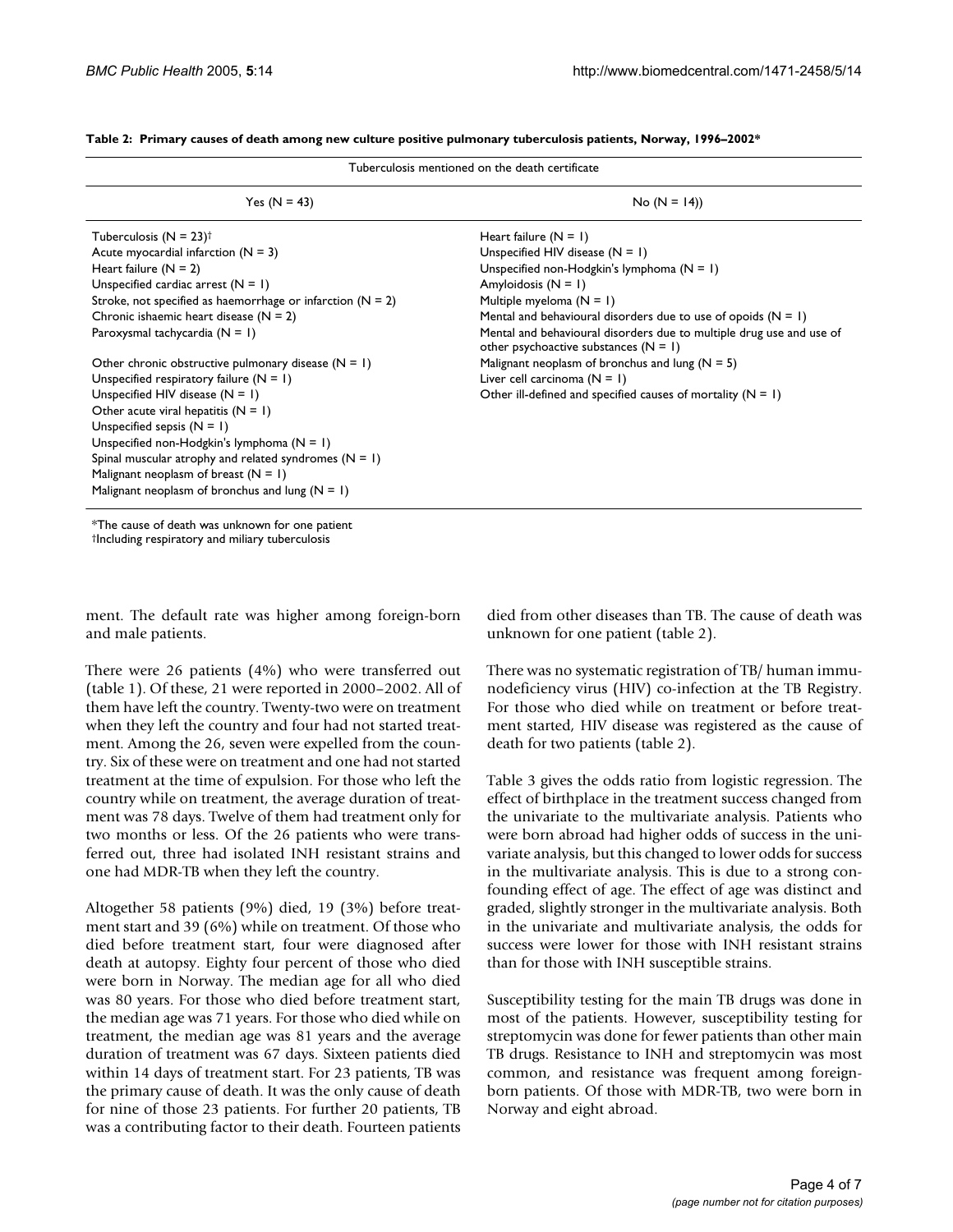|                                     | <b>Treatment Success</b> |    | Univariate |              | Multivariate* |              |
|-------------------------------------|--------------------------|----|------------|--------------|---------------|--------------|
|                                     | Yes                      | No | <b>OR</b>  | 95% CI       | <b>OR</b>     | 95% CI       |
| Sex                                 |                          |    |            |              |               |              |
| Women                               | 234                      | 37 | ref.       | ref.         | ref.          | ref.         |
| Men                                 | 310                      | 74 | 0.7        | $04 - 1.0$   | 0.7           | $0.4 - 1.1$  |
| Birthplace                          |                          |    |            |              |               |              |
| Norway                              | 203                      | 55 | ref.       | ref.         | ref.          | ref.         |
| Abroad                              | 341                      | 56 | 1.7        | $1.1 - 2.5$  | 0.7           | $0.3 - 1.3$  |
| Age group (yrs)                     |                          |    |            |              |               |              |
| $0 - 14$                            | 25                       |    | 8.7        | $1.2 - 65.6$ | 11.8          | $1.5 - 92.6$ |
| $15 - 39$                           | 275                      | 34 | 2.8        | $1.7 - 4.6$  | 4.8           | $2.3 - 10.0$ |
| $40 - 64$                           | 104                      | 27 | 1.3        | $0.8 - 2.3$  | 2.0           | $1.1 - 3.9$  |
| $65+$                               | 140                      | 49 | ref.       | ref.         | ref.          | ref.         |
| <b>INH-resistance</b>               |                          |    |            |              |               |              |
| No                                  | 505                      | 90 | ref.       | ref.         | ref.          | ref.         |
| Yes                                 | 31                       | 8  | 0.3        | $0.2 - 0.6$  | 0.2           | $0.1 - 0.4$  |
| Mode of detection (due to symptoms) |                          |    |            |              |               |              |
| Yes                                 | 375                      | 78 | ref.       | ref.         | ref.          | ref.         |
| No                                  | 167                      | 32 | 1.1        | $0.7 - 1.7$  | 1.1           | $0.7 - 1.7$  |
| Treatment periods                   |                          |    |            |              |               |              |
| 1996-1997                           | 115                      | 24 | 0.9        | $0.6 - 1.6$  | 1.2           | $0.7 - 2.2$  |
| 1998-1999                           | 4                        | 31 | 0.9        | $0.5 - 1.4$  | 0.9           | $0.5 - 1.5$  |
| 2000-2002                           | 288                      | 56 | ref.       | ref.         | ref.          | ref.         |

<span id="page-4-0"></span>**Table 3: Odds ratio (OR) for treatment success vs. non-success among new culture positive pulmonary tuberculosis patients notified in Norway, 1996–2002**

\*In the multivariate analysis, all variables in the univariate analysis were considered

Of the 655 patients included in this study, 453 were detected through passive case finding (due to their symptoms). Another 101 patients were discovered through the immigration TB screening program. A total of 52 patients were detected through following ups of close contacts of identified infectious cases (22 cases) and of previous abnormal mass miniature radiology (MMR) (32 cases). The remainder was discovered through other screening programs. No information on mode of detection was available for three patients.

#### **Discussion**

In our study, the total treatment success rate for new culture positive pulmonary TB for the period 1996–2002 was 83%. This is close to the WHO target of success rate of 85% of all smear positive cases. However, subgroups of patients contributing to low success rate warrant special attention such as those who defaulted treatment, those who were transferred out and those who died. The first two subgroups mainly comprise patients who were born abroad and the last subgroup mainly comprises patients who were born in Norway. Despite these problems, Norway has reached the reasonable target for treatment outcome in low-incidence countries [7].

Our study shows a default rate of 3%. Higher default rates have been described in other studies such as Vaud County, Switzerland (16%) [2], Hamburg, Germany (10%) [12], and Sweden (7%) [3]. Although the default rate in Norway is lower than in these countries, some of the patients who defaulted treatment, including patients with MDR-TB, have been the cause of small on-going outbreaks [13]. Default can constitute a major public health problem. Although incomplete treatment can prevent patients from dying from TB, the patients may remain infectious and even develop MDR-TB. It is therefore worrying that several patients in our study who defaulted treatment had isolated INH resistant strains or MDR-TB prior to treatment. Language problems, lack of understanding of the patients' cultural background, lack of communication between primary health care and hospitals, frequent change of address and stigma related to TB might be some of the reasons for defaulting. DOT was used on an individual basis during the study period, especially when an increased risk of non-adherence was suspected, but it became mandatory in Norway from 2003 according to the new TB regulations [14]. Adoption of this strategy will hopefully improve treatment adherence further.

In the transferred out group, the majority of patients left the country on their own initiative, but seven were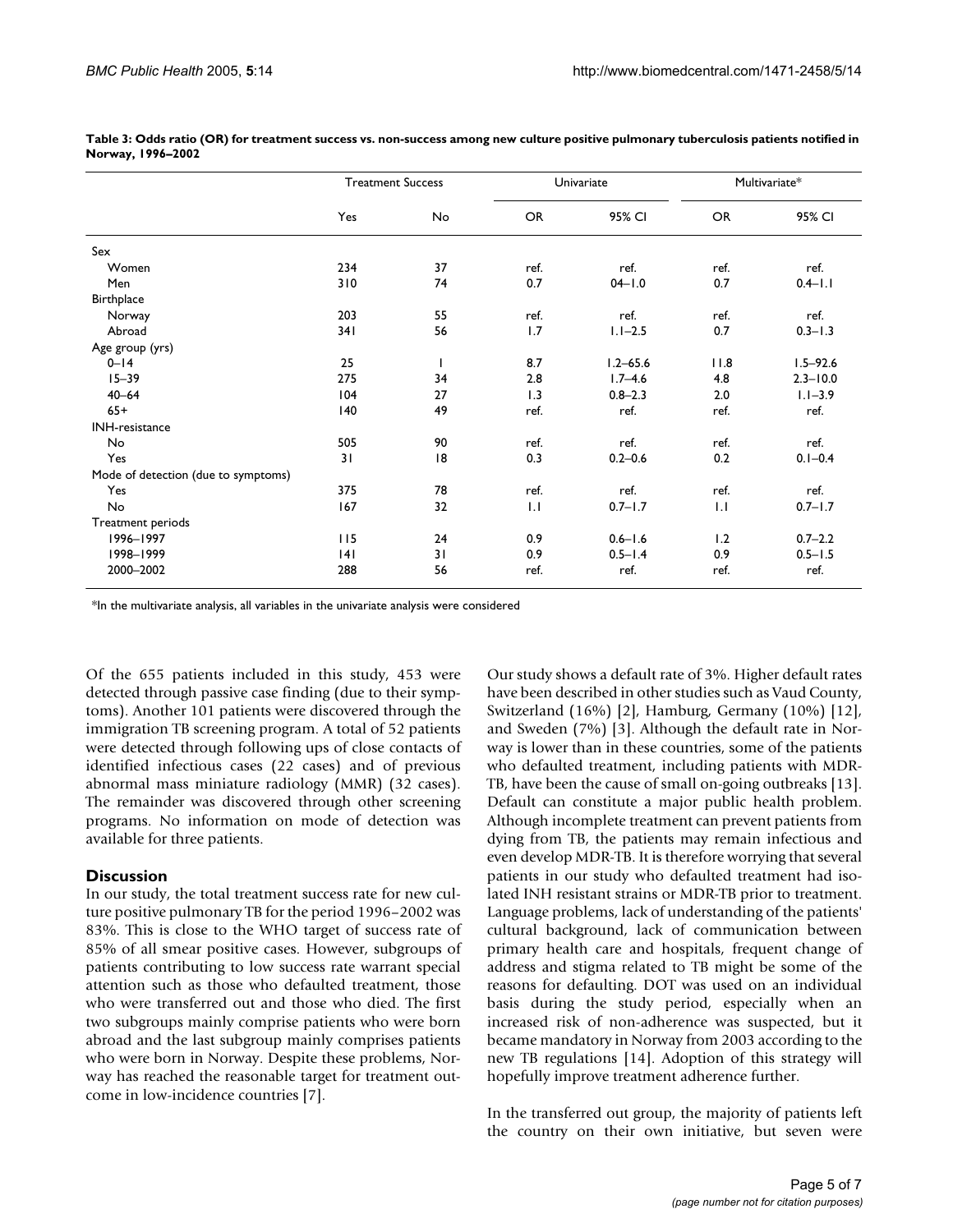expelled. Most of the patients who left the country were on treatment, but we do not have information about their treatment outcome. It is worrying that some of the patients who were expelled moved to countries with political unrest and poorly functioning TB programs. In this group three patients already had isolated INH resistant strains and one had MDR-TB. Expelling patients with TB before completion of treatment is unfortunate, unless it can be guaranteed that adequate treatment will be provided elsewhere. Efforts should be made to ensure the continuity of treatment for patients who move out of the country and, if possible, to allow them to start and complete their treatment, even if they have to leave the country later. The Netherlands have adopted a system where patients are not expelled from the country as long as they are on treatment. According to the new Norwegian manual for TB control and prevention [11], health personnel should encourage patients who are at risk to be expelled from the country to inform the Norwegian Directorate of Immigration through their legal representatives about their disease, and they may then be allowed to stay until treatment is completed. However, we believe there is a need for more awareness among health personnel, immigration authorities, the police and the legal representatives of the patients about this possibility.

The death rate in our study was 9%. Other studies from low TB incidence regions of the world showed death rates among TB patients of 24%, 14% and 6% in Baltimore City, USA [15], Vaud County, Switzerland [2] and Hamburg, Germany [12] respectively. Common for these studies and our study is that most patients who died were old, and many of them also had other illnesses. But if we only include only patients who started treatment, the actual death rate for our study was 6%. When considering the treatment outcome of TB, many studies including ours, include patients who never started treatment. This might seem contradictory, but it is an important issue that shows a deficiency in TB control. This is also in line with the recommendations of a working group of the WHO and the European Region of the IUATLD for uniform reporting by cohort analysis of treatment outcome in TB patients [16]. It has been suggested that acceptable treatment success rates need to be revised under such circumstances. It is difficult to know to what extent the death of the nine patients whose only cause of death was TB could have been prevented. Diagnosis of pulmonary TB can be especially difficult in older patients with co-existing illness. In one study, it was suggested that treatment of latent TB in such high risk elderly patients should be a high priority although advanced age is a relative contraindication [17]. Other studies recommend the start of anti-TB treatment on suspicion whilst awaiting results of diagnostic tests in elderly patients, provided there is no other obvious cause of their illness [18,19]. This makes sense as our study

shows that 19 patients died before treatment start and four of them were diagnosed at autopsy. Two studies from Canada [20] and former Yugoslavia [21] have concluded that delay in diagnosis of TB was the main factor contributing to death from TB. Delay in diagnosis is outside the scope of this study. But autopsy rates in Norway are low [18] and therefore it is likely that there is under-diagnosis of deaths due to TB.

As indicated in the results section, TB/HIV co-infection is not a common cause of death for TB patients in Norway as most of the patients born in Norway were elderly persons with low risk of HIV and most foreign-born patients were from countries with low levels of HIV infection [22]. Therefore, we believe that it had a minor impact on the treatment outcome.

In the logistic regression model, increasing age and INH resistance were significant risk factors for non-successful treatment. We expected to find that age played a role, since old age in itself will contribute towards higher mortality, partly through co-existing illness. INH is a powerful bactericidal drug and resistance to the drug might reduce the effectiveness of standard short-course treatment [23]. Treatment was fairly standardized even in the previous TB manual from 1996: Four drugs to all foreign-born and to all previously treated TB patients and three drugs to patients born in Norway who were not likely to have been infected with drug resistant strains abroad. However, an analysis made by the National TB register in 1999 showed that only 75% of foreign-born patients received four drugs at the start of their treatment (Heldal E, personal communication, National TB Registry of Norway).

# **Conclusion**

Although the TB treatment success rate in Norway has increased compared to previous studies and although it has reached a reasonable target for treatment outcome in low-incidence countries, the total success rate for 1996– 2002 was still slightly below the WHO target of success rate of 85%. Early diagnosis of TB in elderly patients to reduce the death rate, abstaining from expulsion of patients on treatment and further measures to prevent default could improve the success rate further.

# **List of abbreviations**

CI- Confidence interval

HIV- Human immunodeficiency virus

INH- Isoniazid

IUATLD- International Union Against Tuberculosis and Lung Disease